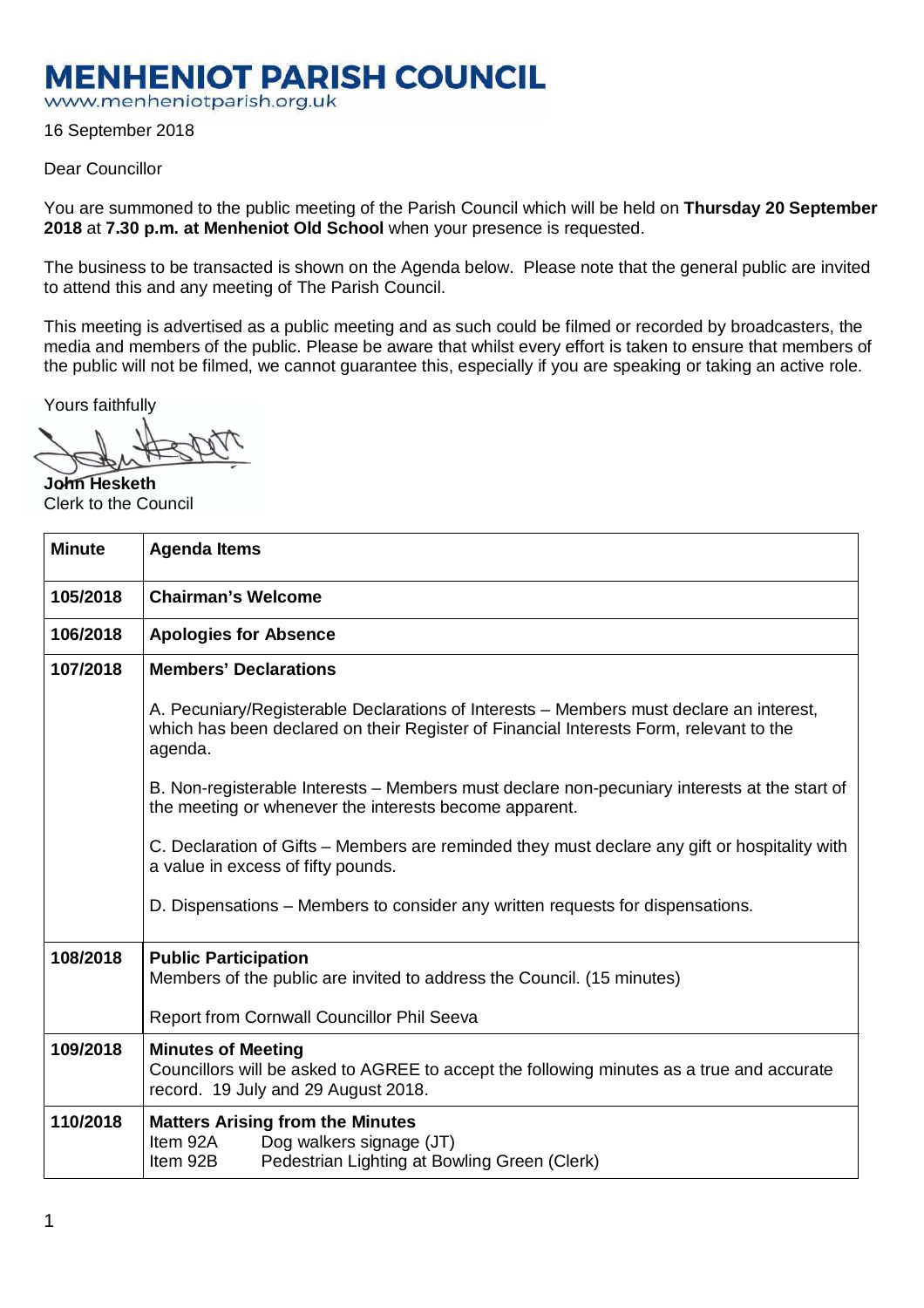| 111/2018 | <b>Planning Matters</b><br>A                                 |                                                                                                                    | To agree the parish council's response to Cornwall Council consultations on new<br>planning applications received before the agenda was finalised. None received.                                                                                                               |        |   |          |
|----------|--------------------------------------------------------------|--------------------------------------------------------------------------------------------------------------------|---------------------------------------------------------------------------------------------------------------------------------------------------------------------------------------------------------------------------------------------------------------------------------|--------|---|----------|
|          | B<br>only. None received.                                    |                                                                                                                    | Any applications received by Cornwall Council by the time of the meeting. Information                                                                                                                                                                                           |        |   |          |
|          | С<br>PA18/05055 APPROVED                                     | Planning applications approved by Cornwall Council.<br>Location: Trenant Barn Menheniot Liskeard Cornwall PL14 3RF |                                                                                                                                                                                                                                                                                 |        |   |          |
|          | permission no. 09/01889/FUL)                                 |                                                                                                                    | Proposal: Use of former agricultural buildings as three residential dwelling houses (the<br>buildings are currently restricted to use as holiday units and a residential dwelling for<br>occupation of a manager of the holiday accommodation business by conditions imposed on |        |   |          |
|          | PA18/05577 APPROVED                                          | Proposal: Proposed Single Garage                                                                                   | Location: Hobbs Cottage Merrymeet Liskeard Cornwall PL14 3LP                                                                                                                                                                                                                    |        |   |          |
|          | PA18/05464 APPROVED                                          | Location: Land Adjacent To Scawns House Menheniot Cornwall                                                         | Proposal: Removal or variation of condition 3 (used solely for storage / maintenance<br>purposes in connection with Scawns House and no form of trade or business shall be carried<br>on therefrom) in respect of Decision Notice E2/90/00770/F dated 05/11/1990                |        |   |          |
|          | Applicant: Mr D Easterbrook                                  | 03.09.2018 PA18/06331 APPROVED<br>Proposal: Construction of agricultural building.                                 | Location: South Trewint Farm Trewint Road Menheniot Liskeard Cornwall                                                                                                                                                                                                           |        |   |          |
|          | D<br>Information only. None.                                 |                                                                                                                    | Planning applications refused by Cornwall Council or withdrawn by the applicant.                                                                                                                                                                                                |        |   |          |
|          | <b>Applicant: Richard Mathers</b>                            | 23.07.2018 PA18/01822/PREAPP WITHDRAWN<br>wheelchair access throughout the house                                   | Location: Lower Trengrove Farm Merrymeet Liskeard Cornwall PL14 3LL<br>Proposal: Pre application advice for installation of small internal ramps and lift to allow                                                                                                              |        |   |          |
|          | E.<br>online survey.                                         | <b>Community Infrastructure Levy</b>                                                                               | Clerk will present a summary of the consultation on CIL and invite councillors to complete the<br>The survey and accompanying notes are published on the website                                                                                                                |        |   |          |
| 112/2018 | <b>Financial Matters</b><br>A<br>schedule and agree payment. |                                                                                                                    | Accounts for Payment - Schedule 2018/19 - Members are to consider the payment                                                                                                                                                                                                   |        |   |          |
|          | Payments Schedule                                            |                                                                                                                    | September 2018                                                                                                                                                                                                                                                                  | Period | 6 |          |
|          | Date                                                         | Payee                                                                                                              | <b>Description</b>                                                                                                                                                                                                                                                              | CQ     |   | £        |
|          | 20/09/2018                                                   | SSE Enterprise Lighting                                                                                            | Street lighting maintenance                                                                                                                                                                                                                                                     | 1818   | £ | 97.20    |
|          | 20/09/2018                                                   | Peter Pollard                                                                                                      | War memorial refurb                                                                                                                                                                                                                                                             | 1819   | £ | 613.80   |
|          | 20/09/2018                                                   | Rob Craig                                                                                                          | Ground maintenance                                                                                                                                                                                                                                                              | 1820   | £ | 300.00   |
|          | 20/09/2018                                                   | <b>PKF Littlejohn</b>                                                                                              | Annual audit                                                                                                                                                                                                                                                                    | 1821   | £ | 240.00   |
|          | 20/09/2018                                                   | Menheniot Parish Hall                                                                                              | Venue hire                                                                                                                                                                                                                                                                      | 1822   | £ | 16.00    |
|          | 27/09/2018                                                   | John Hesketh                                                                                                       | Salary                                                                                                                                                                                                                                                                          | 1823   | £ | 423.80   |
|          | 27/09/2018                                                   | <b>HMRC</b>                                                                                                        | <b>PAYE</b>                                                                                                                                                                                                                                                                     | 1824   | £ | 138.20   |
|          |                                                              |                                                                                                                    |                                                                                                                                                                                                                                                                                 |        |   |          |
|          | All cheque payments today                                    |                                                                                                                    |                                                                                                                                                                                                                                                                                 |        | £ | 1,829.00 |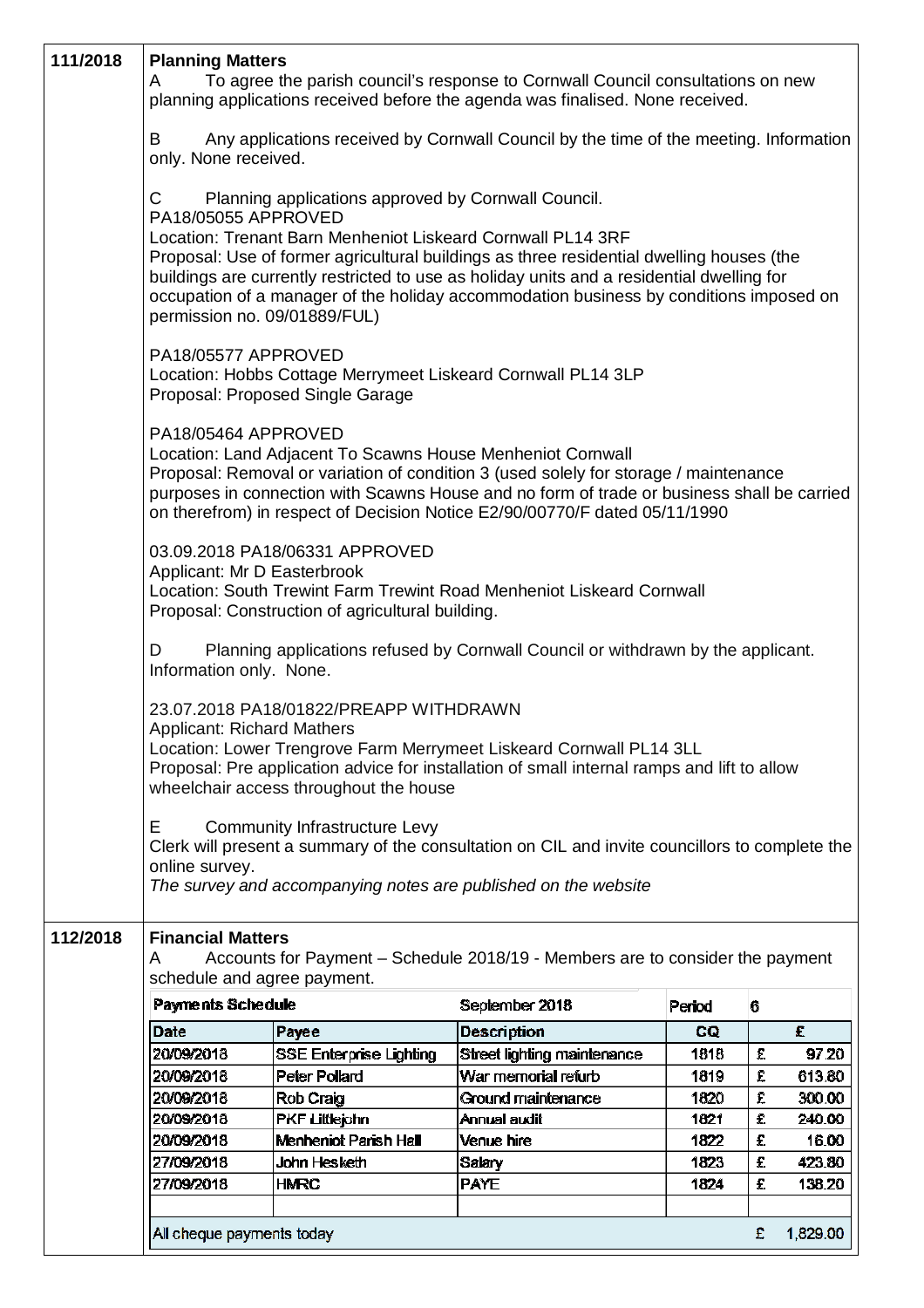|          |                                                                                                                                             | <b>Bank Payments Schedule including Debit Card</b>                                      |                                                                                                                                                                                       |     |   |        |  |  |
|----------|---------------------------------------------------------------------------------------------------------------------------------------------|-----------------------------------------------------------------------------------------|---------------------------------------------------------------------------------------------------------------------------------------------------------------------------------------|-----|---|--------|--|--|
|          | <b>Date</b>                                                                                                                                 | Payee                                                                                   | <b>Description</b>                                                                                                                                                                    | Pay |   | £      |  |  |
|          | 01/08/2018                                                                                                                                  | St Keyne Parish Council                                                                 | Contribution to GDPR training                                                                                                                                                         |     |   | 53.89  |  |  |
|          | 09/08/2018                                                                                                                                  | Lloyds Bank                                                                             | Interest                                                                                                                                                                              |     |   | 3.66   |  |  |
|          | All bank payments this period                                                                                                               |                                                                                         |                                                                                                                                                                                       |     | £ | 57.55  |  |  |
|          | <b>Bank Receipts Schedule</b>                                                                                                               |                                                                                         |                                                                                                                                                                                       |     |   |        |  |  |
|          | <b>Date</b>                                                                                                                                 | Payer                                                                                   | <b>Description</b>                                                                                                                                                                    |     |   | £      |  |  |
|          | 01/08/2018                                                                                                                                  | South West Water                                                                        | <b>Water Allotments</b>                                                                                                                                                               | DD  | £ | 176.62 |  |  |
|          | 01/08/2018                                                                                                                                  | South West Water                                                                        | <b>Water Toilets</b>                                                                                                                                                                  | DD. | £ | 16.10  |  |  |
|          |                                                                                                                                             |                                                                                         |                                                                                                                                                                                       |     |   |        |  |  |
|          | All bank receipts this period                                                                                                               |                                                                                         |                                                                                                                                                                                       |     | £ | 192.72 |  |  |
|          | C                                                                                                                                           | <b>Bank Reconciliation.</b><br>This report may be viewed on the council's website       |                                                                                                                                                                                       |     |   |        |  |  |
|          | D                                                                                                                                           |                                                                                         | A councillor will be invited to review bank payments from the previous month                                                                                                          |     |   |        |  |  |
|          | Е<br>2018.                                                                                                                                  | <b>Application for Donation</b><br>This report may be viewed on the council's website   | The Menheniot School Association has written to ask the parish council to contribute £100<br>towards the cost of organising a fireworks fundraising event at the school on 27 October |     |   |        |  |  |
| 113/2018 | <b>Councillors' Reports</b><br><b>Cllr Tony Ball</b><br>A<br>Will report back on the Bolitho Farm consultation that took place 31 July 2018 |                                                                                         |                                                                                                                                                                                       |     |   |        |  |  |
| 114/2018 | <b>Chair's Agenda Items</b><br>Α<br>Neighbourhood Development Plan. Progress report.                                                        |                                                                                         |                                                                                                                                                                                       |     |   |        |  |  |
|          | Update on progress to the Menheniot Traffic Plan<br>В                                                                                       |                                                                                         |                                                                                                                                                                                       |     |   |        |  |  |
|          | C<br>War memorial and WW1 events                                                                                                            |                                                                                         |                                                                                                                                                                                       |     |   |        |  |  |
|          | Old Chapel repairs<br>D                                                                                                                     |                                                                                         |                                                                                                                                                                                       |     |   |        |  |  |
|          | Е<br><b>Consultation on Cornwall Licensing Policy</b><br>This report may be viewed on the council's website                                 |                                                                                         |                                                                                                                                                                                       |     |   |        |  |  |
|          | F                                                                                                                                           | <b>GWR Access for All Funding</b><br>This report may be viewed on the council's website |                                                                                                                                                                                       |     |   |        |  |  |
| 115/2018 | <b>Clerk's Administration</b><br>Annual Governance & Accountability Return<br>A<br>Report received from auditors                            |                                                                                         |                                                                                                                                                                                       |     |   |        |  |  |
|          | B<br><b>Acceptable Use Policy</b>                                                                                                           | The General Data Protection Regulations<br><b>Subject Access Request Policy</b>         | Councillors will be asked to approve two policies that will ensure compliance with the GDPR                                                                                           |     |   |        |  |  |